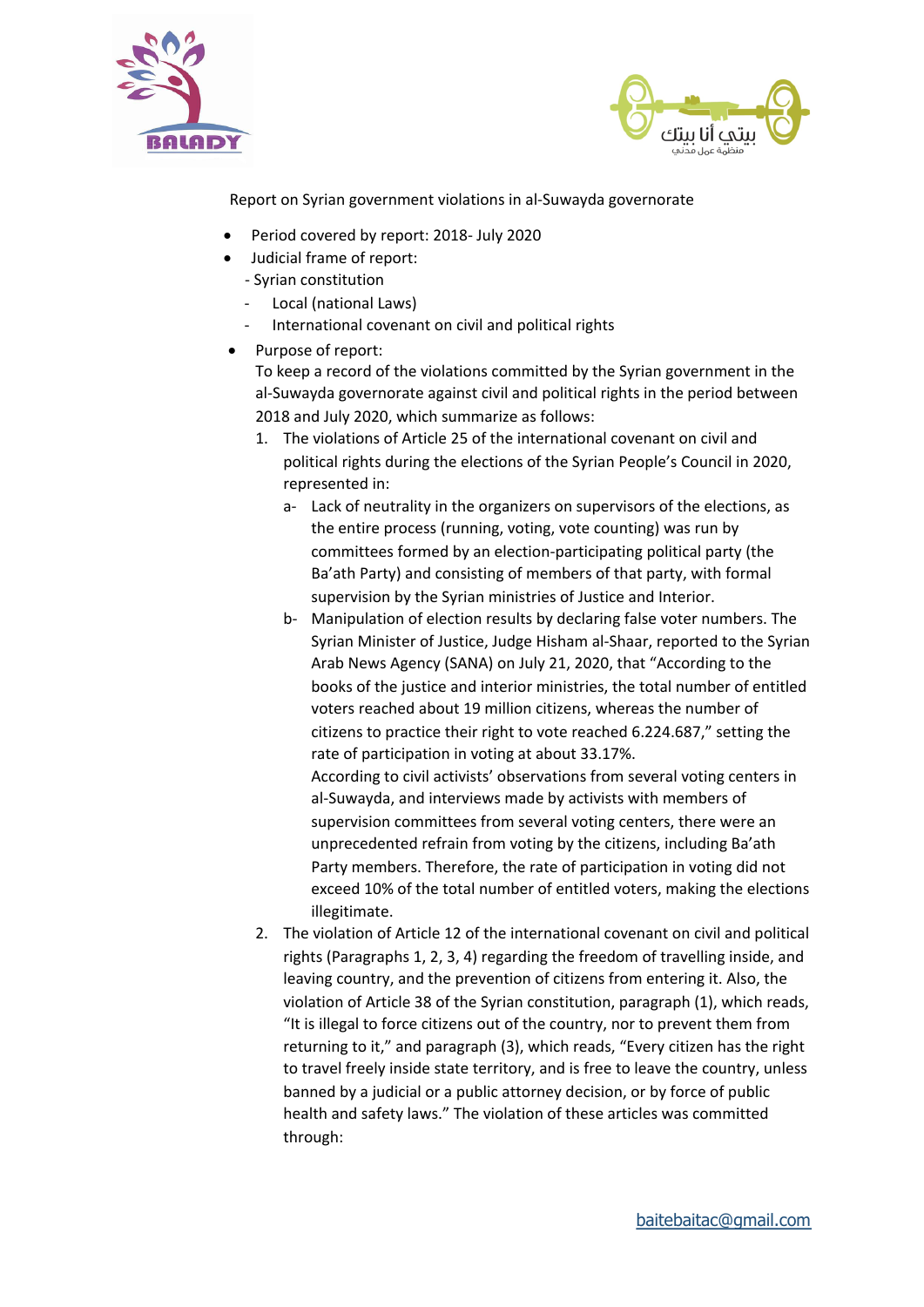



- a- Issuing travel bans for several civil activists on grounds of their opinion and activity, not of binding judicial decisions based on actions criminated by the laws. (A list of names can be provided if needed)
- b- Preventing citizens from entering the country by obligating them to exchange 100\$ per person at the rates of the Central Bank of Syria (half the value of the actual exchange rates) and banning their entry in case of failure to make the exchange. The Syrian Council of Ministers issued decision 46 for the year 2020, which reads, "Syrian citizens, or others treated as such, must exchange a sum of 100\$, or its value in other foreign currency accepted by the Central Bank of Syria, into Syrian pounds in accordance with the rates set in the customs and aviation charts, directly upon entering Syrian territory."
- 3. The violation of articles 21 and 9 of the international covenant on civil and political rights, and Article 44 of the Syrian constitution, which reads, "Citizens are entitled to the right of gathering, demonstrating, and striking peacefully within the principles of the constitution; these rights are regulated by the laws." This violation was committed against the citizens' right to express opinion through arbitrary detention of peaceful demonstrators. On June 8, 2020, groups and militias affiliated with the Syrian government (Ba'ath Brigades and government's Law Enforcement forces) attacked peaceful demonstrators in al-Suwayda and detained 50 of them who were peacefully demonstrating against the deteriorated living conditions of the Syrian people. The Syrian authorities also violated the detained civilians' rights by transferring them to Damascus by order from high security authorities; this transfer is considered disregardful of the authority of the governorate's public attorney office and disrespectful of its judicial authority. The transfer also violated the laws of territorial specialty, giving the place of the crime and the place of residence of the accused party.
- 4. The violations by Syrian government security authorities, supported by Russian militias, against judicial jurisdictions and specialization, as the Russian forces and affiliated militias concluded settlement agreements with a large number of outlaws and gang members that have committed crimes (killings, kidnappings, thefts, civilian property violations, drug distribution) and were wanted to stand in front of a judge, without legally prosecuting them.

An example of this is what happened in the town of Arigah on July 2, 2020.

- 5. The violation of Article 15 of the Syrian constitution regarding the protection of the citizens' private properties and the illegalization of total confiscation of assets, through:
	- a- Illegally confiscating opposition figures' properties (Faisal al-Qasem, media figure working with *al-Jazeera* -Jabr al-Shoufi, member of the Syrian National Council- Zyad Abu Hamda, member of the National Coalition for Syrian Revolutionary and Opposition Forces- Yehia al-